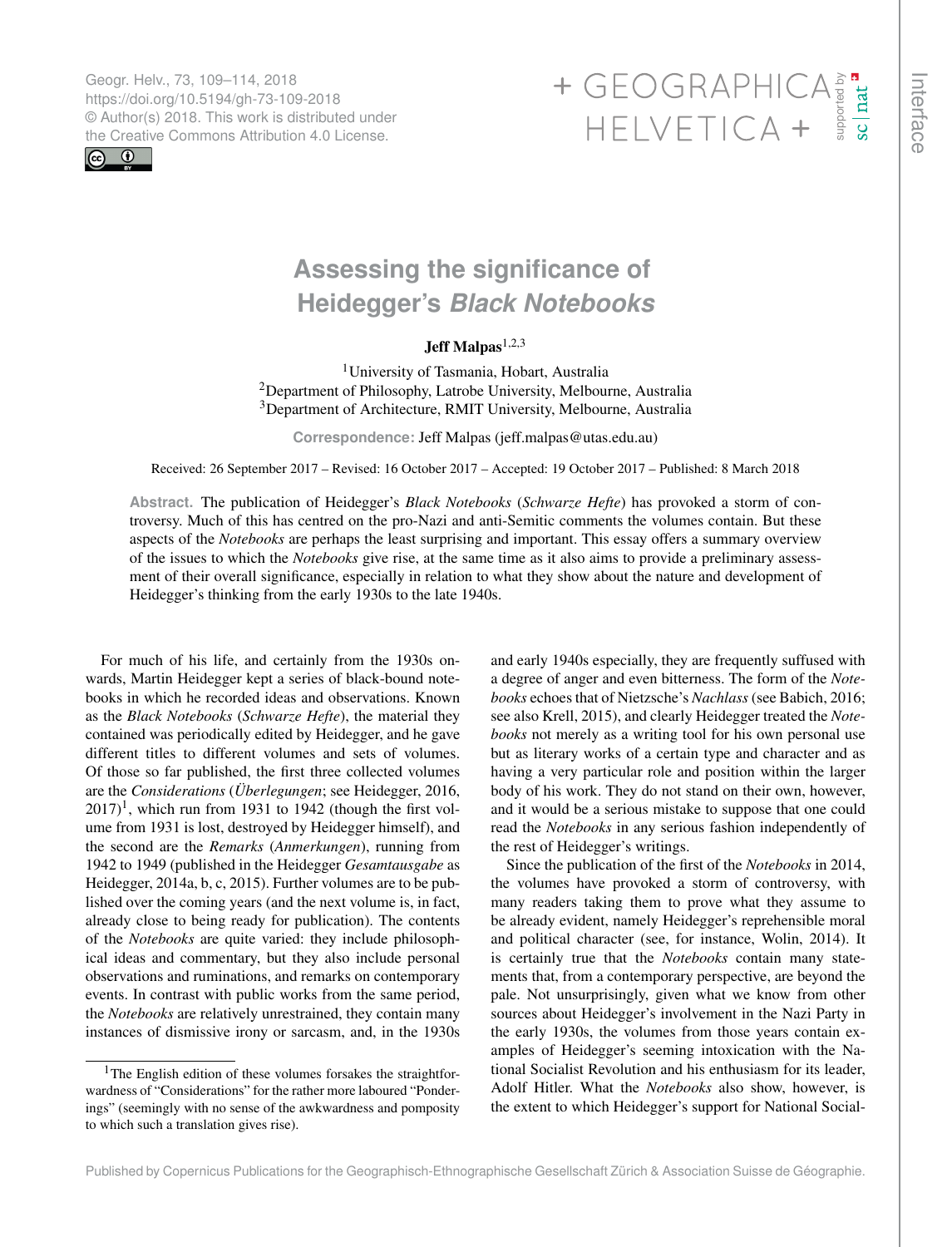ism rapidly turned sour, and the strength of that initial support was transformed into an antagonism directed not only at the Nazis but also at Christianity, Catholicism, Bolshevism, Americanism, modernity, science, and what he calls "world Jewry" (*Weltjudentum*). The passages from the *Notebooks* that have provoked most controversy are, in fact, those anti-Semitic passages that actually come from the period *after* Heidegger's break with Nazism (no such passages are to be found in the volumes prior to around 1938) – passages in which Heidegger seems almost to repeat a fairly crude stereotypical-seeming contradiction of his own injunctions elsewhere against exactly such bigotry and racialism.

Although it does not diminish their distressing or reprehensible nature, the anti-Semitic passages in the *Notebooks* are concentrated in only a few places, all of them, as noted above, after 1939, and anti-Semitism is not itself a recurrent or major theme in the *Notebooks* overall (one might argue, in fact, that the manner of its appearance suggests that it is almost something taken for granted, so that it is treated as barely even worthy of comment either for or against). The most powerful strands in the *Notebooks* from the 1930s and into the 1940 are actually tied to the shifts in Heidegger's thinking that occur after the "failure" of *Being and Time* (Heidegger's own failure to complete the project originally envisaged there and the failure evident in the many misinterpretations the work engendered) (see Thomä, 2005) and after the failed political engagement of the early 1930s. It is these shifts that underlie what has often been referred to as the *Kehre* or *Wendung*, the "turning", in Heidegger's thought<sup>2</sup> and are brought to a special focus in his major volume from the 1930s, withheld from publication at the time, the *Contributions to Philosophy* (*Beiträge zur Philosophie*), written between 1936 and 1938.

The reorientation in thinking that is associated with these shifts is complex, not always consistent, and takes place over more than a decade and a half – from 1930 until 1946; it is a reorientation that encompasses, but does not end with, *Contributions*, even though that volume plays a pivotal part in it. The fact that the *Notebooks* from the 1930s and 1940s do indeed belong to such a period of reorientation, and that they reflect the attempts at such reorientation, ought to be a simple and obvious point – one that is underscored by the fact that the *Notebooks*, as we have them, begin in 1931, in other words, at around the time that Heidegger himself identified as the starting point for the new direction in his thinking after *Being and Time.*<sup>3</sup> Yet simple and obvious though it ought to be, it is a point to which attention is seldom explicitly drawn. The period covered by the first four collected volumes of the *Notebooks* – from 1931 to 1948 – is a period not only of historical turmoil for Germany and for the world but also of personal and philosophical turmoil for Heidegger himself. It is thus no surprise that there is a sense of struggle (*Kampf*) that permeates the *Notebooks* (see Vallega-Neu, 2016) and that, one might add, is also present in many other works from the same period (especially those that remained unpublished at the time). In this respect, just as it would be a mistake to treat *Contributions* (or *Being and Time* for that matter) as containing the definitive statement of Heidegger's thinking, so it would also be an even greater mistake to try to read the *Notebooks* as if they expressed a single, settled, philosophical viewpoint. Indeed, even though, a decade later, Heidegger refers to 1936 as a watershed year for the development of his thought – a point at which he had a clear glimpse of the proper place to which it belonged (the *Contributions* issuing from this) – he nevertheless also talks of a "many-turning journeying [*Wanderschaft*]" within that very same place, and the difficulties ("aberrations [*Irrgänge*] and attempts [*Versuche*]") encountered along the way (Heidegger, 2015, p. 191).

Yet in spite of the shifts that Heidegger's thinking undergoes in the 1930s and early 1940s, and in spite of his later acknowledgement of those shifts, there is little sign of uncertainty or self-doubt in the relevant *Notebooks* or in other writings from that same period. Before 1934, the entries in the *Notebooks* show Heidegger's exuberant enthusiasm for the National Socialist "revolution" and the possibility, as Heidegger saw it, of giving political reality to his own philosophical ideas. After 1934, the *political* enthusiasm vanished, but the revolutionary zeal remained, now transformed into a singularly and resolutely *philosophical* mission. In the *Notebooks*, the failure of the rectorate itself appears not so much as Heidegger's failure but as a failure of the time and of the university:

*The end of my rectorate*. April 28, 1934.

My resignation tendered, because a justification no longer possible. *Long live mediocrity and noise!* ...My rectorate was based on a great mistake, namely, my wanting to bring *questions* into the temperament and regard of my "colleagues", questions from which they were at best *excluded*, to *their* advantage – and undoing. (Heidegger, 2016:119)

Immediately following this passage Heidegger writes the following, seemingly as a reminder to himself:

Need to remain reticent and hard – distant and strong entering again into the inmost plight back into the prompting of the distant injunction. The

 $2I$  leave to one side the issue as to whether these terms can both be used to refer to the shift in Heidegger's thinking in the 1930s and 1940s. Thomas Sheehan, of course, has famously argued that they cannot (see, for instance, Sheehan, 2001).

<sup>&</sup>lt;sup>3</sup>See Heidegger's comments in "Letter on 'Humanism"' (Heidegger, 1998:249–250). There Heidegger identifies the essay "On the Essence of Truth", delivered in 1930 but not published until

<sup>1945,</sup> as marking a key point in the reorientation of his thinking after *Being and Time*.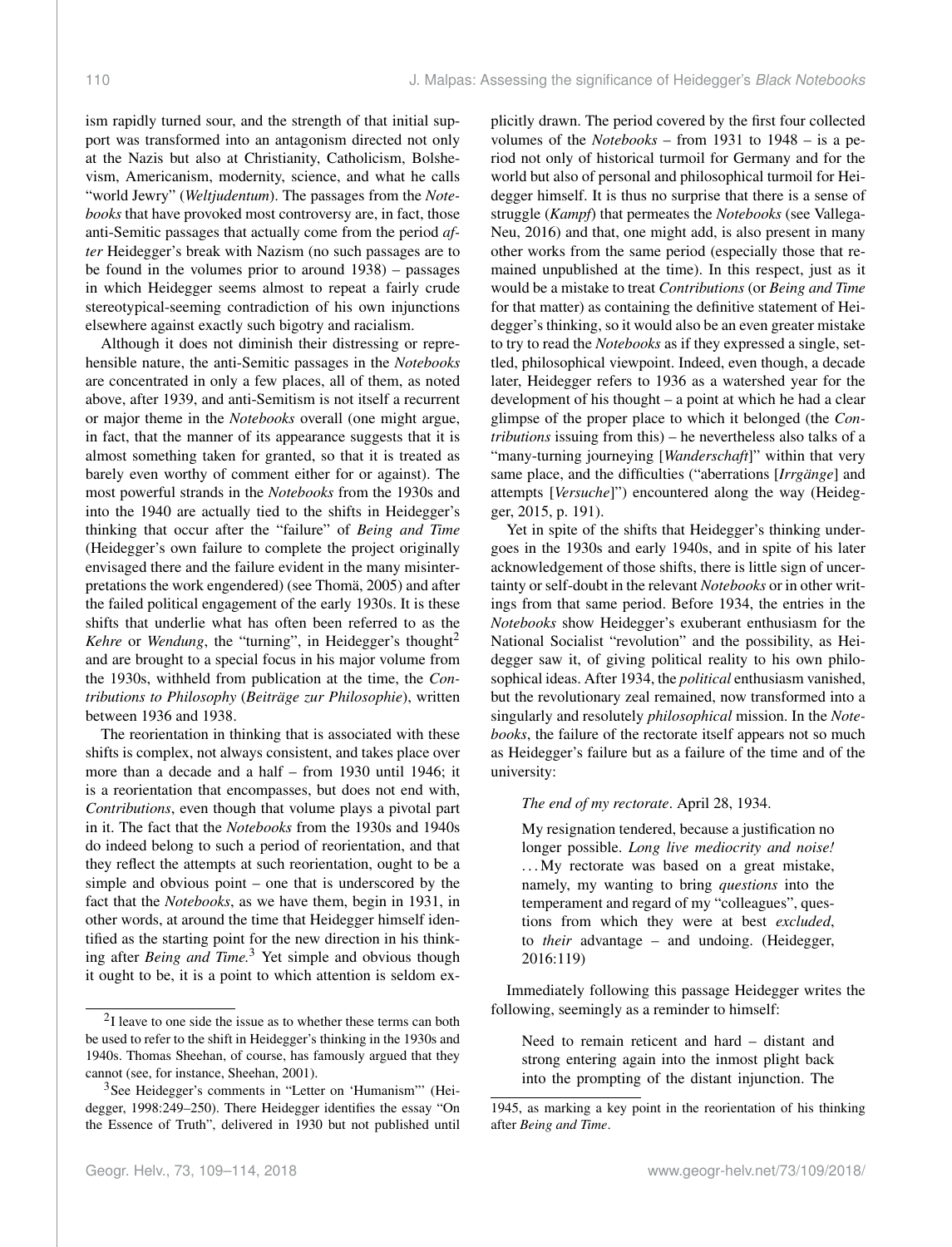great concealed event – the remoteness of everything of today. The proximity to the inmost vocation of the people. (Heidegger, 2016:119)

In turning away from the political, Heidegger turns back to the absolute primacy of the philosophical, withdrawing into a form of philosophical solitariness and isolation (part of which is given physical expression in the rural seclusion of Todtnauberg; see Heidegger, 1981:27–30), even of philosophical alienation (a standing apart from the superficial and the mundane), in which the concern with being is given priority over everything else, *including* the political.

One might say that the withdrawal at issue here almost takes the form of an enactment of the ontological difference itself – an enactment of the difference between being and mere "things" – but an enactment in which being is set so far apart from everything else that there is no room for anything *other* than being. Consequently, the prioritisation that it enacts is both absolute and exclusive, resulting in an effective severing of the philosophical from the worldly and the human *and* from any ordinary form of politics. This is strongest in those works in which Heidegger's personal voice is most directly in the fore – works like the *Notebooks*, but also *Contributions* – works in which Heidegger often speaks in a declamatory and almost oracular style. As a result, the Heidegger of the 1930s and early 1940s readily appears, in many passages from the *Notebooks* as well as other works such as *Contributions*, like the sole prophet of a new and apocalyptic religion in which being is the god (see Farin and Malpas, 2017). It is not merely the focus on being that is important here, of course, but the particular character of that focus and the larger context in which it is situated. In the shift from *Being and Time* to *Contributions*, the "there" of being (*Da-sein*) is reconceptualised in terms of the "event" of being (*Ereignis*) which is itself understood, at least during much of the 1930s and 1940s, in direct relation to the history of being, *Seinsgeschichte*. This "history" is in turn associated not only with Heidegger's developing critique of modernity – the critique of what he calls, in the 1930s and 1940s, machination (*Machenschaft*) – but also with ideas of people (*Volk*) and nation, and especially of the *German* people. The focus on *being* – on the *history* of being, on the appropriations of being in the destinies of different *peoples*, and on the almost complete failure of everyone other than Heidegger himself to grasp what is at issue here – gives an extreme and almost obsessive cast to Heidegger's thinking in this period. David Farrell Krell has thus said that the *Notebooks* from 1931 to 1941 are characterised by "the absence of Heidegger's best qualities, namely, his ability to focus and to reflect self-critically, and the presence of his worst, to wit, his aggressive polemics against everything in the world except his own *idée fixe*" (Krell, 2015, p. 160).<sup>4</sup>

It is against the background of just such extreme thinking – thinking that has, in many respects, been pushed to the edge – that many of the anti-Semitic passages in the *Notebooks* have to be read. Peter Trawny and Donatella di Cesare have argued that the *Notebooks* show that anti-Semitism is actually at the centre of Heidegger's thinking, at least in the 1930s and 1940s, and that Heidegger's is therefore an anti-Semitic philosophy. Although he accepts Heidegger's rejection of any simple biologically based racism, Trawny argues that Heidegger nevertheless holds to an "onto-historical anti-Semitism" (Trawny, 2014). Di Cesare sees Heidegger's anti-Semitism as expressive of a more pervasive rootedness of a metaphysical anti-Semitism thinking in German philosophy in general (see, for instance, Di Cesare, 2016). The evidence provided by the *Notebooks* seems, however, to be inadequate to support either of these claims – too much of the argument of Trawny and di Cesare depends on supposition that is additional to, and even an exaggeration of, the relatively sparse material contained in the *Notebooks* themselves (though di Cesare's larger claims concerning the anti-Semitic strands within German philosophy undoubtedly bear further examination). However, Trawny and di Cesare are correct just inasmuch as Heidegger's anti-Semitic comments are indeed not a reflection of some personal anti-Semitic leaning but rather have their contingent origins in Heidegger's philosophical thinking<sup>5</sup> – they arise out of the obsessive attempt to think being, and only being, and to do so in a way that also reads the contemporary state of the world in the light of that obsession, as this is also coloured by Heidegger's own personal-historical circumstances. In doing so, Heidegger is sometimes insightful, but at other times he also seems to fall victim to convenient caricatures and stereotypes – and not only those associated with the anti-Semitic.

In this respect, what the *Notebooks* make most evident is not any genuinely new element or aspect in Heidegger's thinking – there are, for the most part, no significant philosophical ideas in the *Notebooks* that are not present, usually in more developed forms, in contemporaneous lectures and essays<sup>6</sup> – but rather the underlying tone or temper (*Grundstimmung*) of that thinking (as Heidegger him-

<sup>4</sup> In contrast, although writing before the publication of the *Notebooks*, Slavoj Žižek to some extent argues in favour of the "extrem-

ity" of Heidegger's thinking in the 1930s as against the *Gelassenheit* of the post-war period ("Beware of Gentle Openness!") (see Žižek, 2017:95–153, 148–153). Although his reading is an interesting and provocative one, I would argue that Žižek's Lacanian predilections lead to a misreading of Heidegger's thinking, particularly of the post-war thinking.

<sup>5</sup>Although *philosophical*, there is nothing *inevitable* about Heidegger's anti-Semitism – it does not follow necessarily from any of his basic philosophical commitments – hence the emphasis on its *contingent* origins.

<sup>&</sup>lt;sup>6</sup>This is also a point to which Krell draws attention: "I myself find very little in these thousand pages that is thought provoking. They do present a dire view of Heidegger in a dire time, and it is important that they be made available to the public. Yet, to repeat, there is precious little here that adds to Heidegger's more considered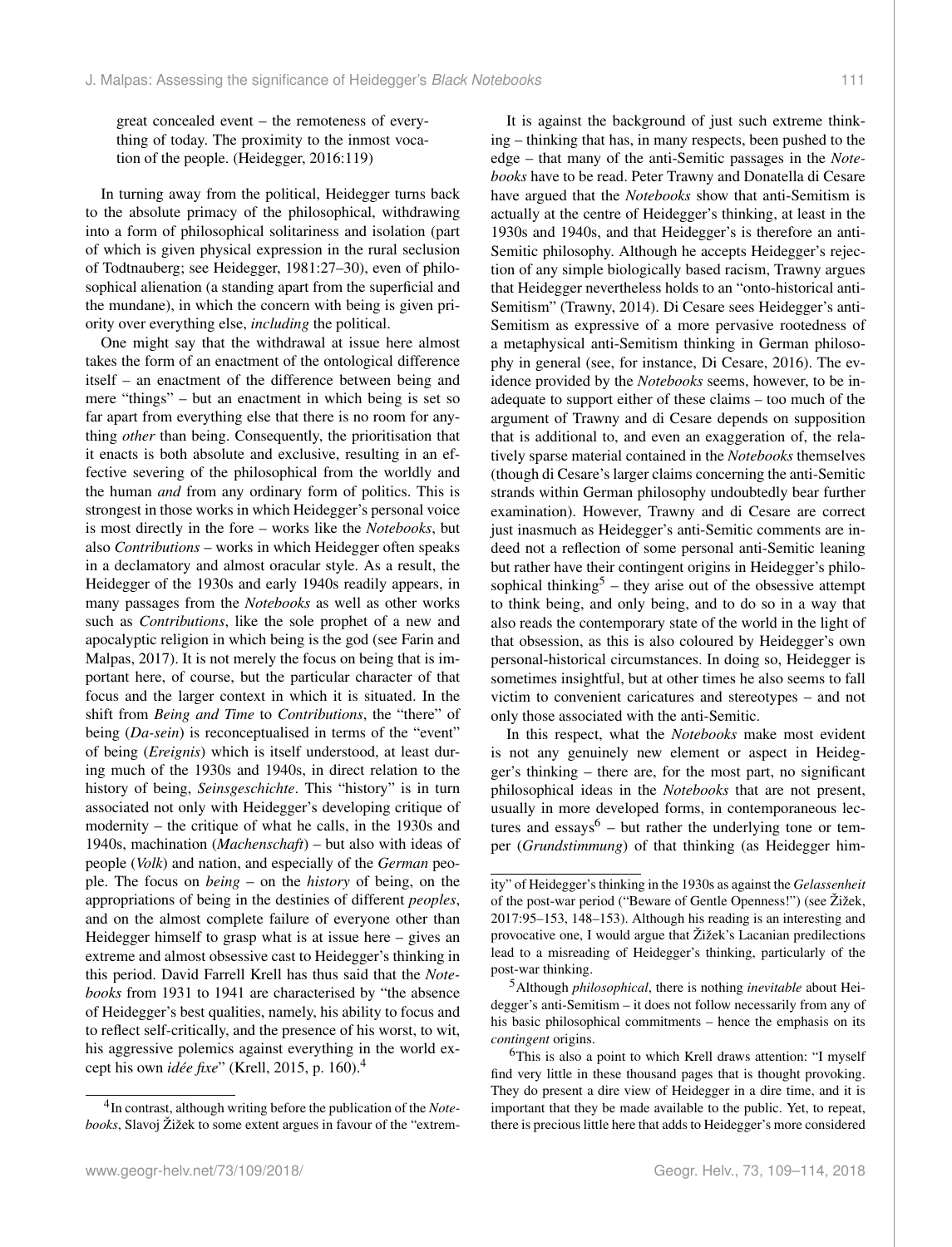self says, though with a different sense of what is at issue, in 1938; see Heidegger, 1997:426). This tone and temper – especially the extremism and obsessiveness, but also the declamatory character – is indeed a direct reflection of Heidegger's insistence on the absolute separation of the thinking of being from any other thinking that might be oriented towards mere things, and the superiority and priority of the former over the latter (something closely tied, in addition, to the highly abstract nature of the thinking at issue here). However, the *Notebooks* also show how, following the end of the war, the tone and temper of Heidegger's thinking changes significantly, taking on a more subdued and reflective character in the latter half of the 1940s (though occasionally there are still outbursts that echo the earlier extremism) and shifting away from the declamatory, almost oracular, style of the previous decade or more. It is this different tone and temper, and different style, that characterises not only the later volumes of the *Notebooks* but also Heidegger's more public writings from around 1946 onwards – in essays like the "Letter on 'Humanism"', from 1946–47, and even more so in volumes like *What is Called Thinking* from 1951–52.<sup>7</sup> This shift is itself connected with the emergence in Heidegger's thinking of a more explicit concern with *place* – in Greek *topos* and in Heidegger's German, *Ort* or *Ortschaft*.

That place occupies a central role in Heidegger's thinking is a claim that has been advanced by a number of thinkers, perhaps most notably Joseph Fell, Edward Casey, and Reiner Schürmann, but also Julian Young and Stuart Elden, and it has also been an important theme in my own work. Place is not, however, a concept that is explicit in Heidegger throughout the entirety of his thought. Although it may be argued to be implicit from the start (and I have myself argued for just this claim; see Malpas, 2006), the focus on place seems to become more evident in the period following Heidegger's departure from the rectorate in 1934, and to be at its clearest and most explicit in the work after 1946 ("Building Dwelling Thinking" being a prime example, see Heidegger, 1971:141– 160). Heidegger comes to refer to the entirety of his thinking as taking the form of a "topology of being", but until the publication of the *Notebooks*, there were only two clear instances of that phrase in Heidegger's published work, the first being from "The Thinker as Poet" in 1947<sup>8</sup> and the second from the Le Thor Seminar in 1969 (see Heidegger, 2004:47) (there

is also a third, though less straightforward, instance in which topology as a discussion of the place or "locale" of being also appears – see Heidegger, 1998:311–312). In the *Notebooks*, however, and more particularly, in the *Remarks* from 1946 to 1947, the language of place and topology abounds – and so we find talk of the topology of being (*Topologie des Seyns*) (see Heidegger, 2015:201–202, 434, 512), as well as of the place of thinking (*Ortschaft des Denkens*) (see Heidegger, 2015:191), the place of the event (*Ortschaft des Ereignisses*) (see Heidegger, 2015:301, 310, 315, 316, 328), and the place of being (*Ortschaft des Seyns*) (see Heidegger, 2015:202). Here the *topology of being* appears to have replaced the *history of being,* and even the ontological difference itself eventually recedes into the background (see Heidegger, 2004:60– 61). Thus, again in the *Remarks*, Heidegger talks of "getting over being" (*Verwindung des Seyns*), as well as of giving up philosophy and historiography (*Historie*) and history (*Geschichte*) too (Heidegger, 2015:222–223; see also p. 500). The explicit turn to place in Heidegger's thinking, which is where the reorientation that begins in the early 1930s seems finally to arrive, and which can be seen so clearly in the *Notebooks* from the middle to late 1940s (*Remarks*), is thus also a shift away from the extremism, isolation, and obsessiveness of the previous decade or more and towards a renewed sense of engagement with the unity of the world, the unity of being and "things", as is given in and through place.

The reorientation that occurs over the course of the *Notebooks* is connected not only to Heidegger's thinking of place but also to his thinking of technology and modernity. Indeed, one might argue that this is, in fact, the other key theme that the *Notebooks* bring powerfully to the fore. Although there are indications of Heidegger's critical stance towards technology and modernity already in *Being and Time*, 9 this is not a topic that has any special salience in the earlier work. In the *Notebooks* from the 1930s, however, it becomes a recurrent and central theme, and there can be no doubt that it is implicated in both Heidegger's engagement with Nazism and his disengagement from it (as the infamous comment in *Introduction to Metaphysics* indicates (see Heidegger, 2000:213) and as the *Notebooks* themselves confirm). Yet although the critique of technology that is developed in the 1930s, and that is especially evident in the *Notebooks*, is the precursor to what appears in the essays from the late 1940s and early 1950s (most obviously, "The Question Concerning Technology"; see Heidegger, 1977:3–35), it is also clear that the earlier critique is much cruder and conceptually less articulate than the later. The talk of machination that abounds in the *Notebooks* from the 1930s and into the 1940s disappears in the post-war writings, including the later *Note-*

*Beiträge* and other published works of the 1930s" (Krell, 2015:127– 128).

 $7$ See, once again, Krell's comments after he has pointed to the stylistic inadequacies of Heidegger's writing from the 1930s and 1940s: "The situation improves in the 1950s, when Heidegger develops a style all his own. Signs of an independent style doubtless appear already in his best writing and thinking of the 1930s, and it matures in the extraordinary essays of the 1950s, 'Building Dwelling Thinking', 'Poetically Man Dwells. . . ', and 'The Thing"' (Krell, 2015:160).

<sup>&</sup>lt;sup>8</sup>"But poetry that thinks, is in truth the topology of being" (Heidegger, 1971:12).

<sup>9</sup>Most notably in the very brief comment on radio: "With the 'radio', for example, Dasein has so expanded its everyday environment that it has accomplished a de-severance of the 'world' – a de-severance which, in its meaning for Dasein, cannot yet be visualised" (Heidegger, 1962:140 [H105]).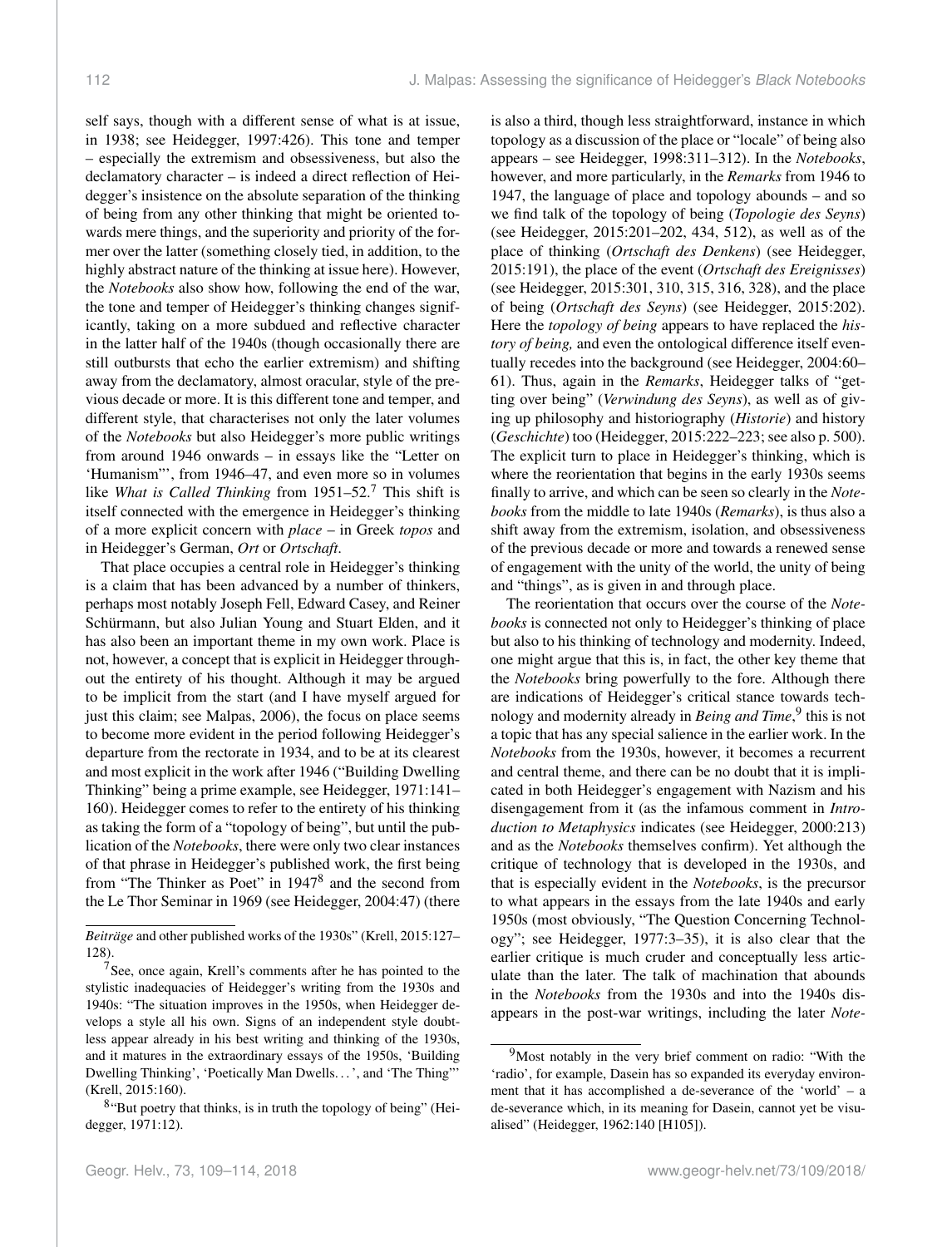*books*. *Machenschaft*, with its etymological connection to both *machen*, to make or to do, and to *Macht* (power), obviously carries echoes of the Nietzschean will to power (*Wille zur Macht*), and the use of the term also indicates how much of Heidegger's thinking during the 1930s and early 1940s, including his opinion of modernity, is bound up with the attempt to come to terms with Nietzsche. However, just as Nietzsche largely disappears from Heidegger's thinking after the mid-1940s, so too is *Machenschaft* not a term that is operative in any of Heidegger's later discussions of technology and modernity. Instead, *Machenschaft* gives way to *Gestell*, and what is significant about this latter term is that it carries a clear topological connotation – as suggested by Andrew Mitchell's translation of the term as "positionality" in the English edition of the Bremen Lectures of 1949 (see Heidegger, 2012).<sup>10</sup> *Gestell* is essentially a mode of spatialised ordering and, as such, it is a mode of ordering that obscures the essential placedness of being, of things, and of the world.<sup>11</sup> The shift to topology is thus itself an important element in Heidegger's more developed post-war analysis of technology and modernity – something that should already be evident from the post-war essays themselves<sup>12</sup> and is also demonstrated by the development of ideas in the pages of the *Notebooks*.

The shift both from history to place and from *Machenschaft* to *Gestell* indicates the difference in temper and orientation that occurs over the course of the *Notebooks* and that the *Notebooks* to a large extent allow us to map out. It is a shift that opens out into the very different thinking that characterises the later Heidegger – a thinking that, even though it arises out of the earlier and is in some ways continuous with it, is also very different from it. The real significance of Heidegger's *Black Notebooks* does not lie, then, in any new or unprecedented ideas that the *Notebooks* enunciate or even in the scandalous pronouncements they may be thought to contain. Instead the *Notebooks* are important precisely because of the way they better enable us to understand the development of Heidegger's thinking, in terms of its overall direction, the dead ends into which it runs, and the dangers that it encounters. It enables us better to evaluate and position works like *Contributions* in relation to Heidegger's thinking

overall and to see why even *Contributions*, as with *Being and Time*, is a work that Heidegger had to move beyond.

**Data availability.** No data sets were used in this article.

**Competing interests.** The author declares that he has no conflict of interest.

**Acknowledgements.** I would like to thank Benedikt Korf for the invitation to write this essay and for his helpful comments and assistance in bringing it to publication. I would also like to express my thanks to Ingo Farin for the philosophical dialogue and friendship I have enjoyed with him over recent years and especially for the productive corroborative relationship in relation to Heidegger that has developed between us.

### Edited by: Benedikt Korf Reviewed by: one anonymous referee

### **References**

- Babich, B.: Heidegger's Black Night: The Nachlass and its Wirkungsgeschichte, in: Reading Heidegger's Black Notebooks 1931–1941, edited by: Farin, I. and Malpas, J., MIT Press, Cambridge, 59–86, 2016.
- Di Cesare, D.: Heidegger's Metaphysical Anti-Semitism, in: Reading Heidegger's Black Notebooks 1931–1941, edited by: Farin, I. and Malpas, J., MIT Press, Cambridge, 181–194, 2016.
- Farin, I. and Malpas, J.: On Overestimating Philosophy: Lessons from Heidegger's Black Notebooks, Journal of Aesthetics and Phenomenology, 4, 93–99, 2017.
- Heidegger, M.: Being and Time, trans. by: Macquarie, J. and Robinson, E., Harper and Row, New York, 1962.
- Heidegger, M.: Poetry, Language, Thought, trans. by: Hofstadter, A., Harper and Row, New York, 1971.
- Heidegger, M.: The Question Concerning Technology and Other Essays, trans. by: Lovitt, W., Harper and Row, New York, 3–35, 1977.
- Heidegger, M.: Why Do I Stay in the Provinces?, trans. by: Sheehan, T., in: The Man and the Thinker, edited by: Sheehan, T., Transaction Publishers, New Brunswick, 27–30, 1981.
- Heidegger, M.: Nietzsche, Vols III and IV, edited by: Krell, D. F., Harper and Row, New York, 1982 [1944–1946].
- Heidegger, M.: Besinnung, Gesamtausgabe 66, edited by: von Herrmann, F.-W., Klostermann, Frankfurt, 1997.
- Heidegger, M.: Pathmarks, trans. by: McNeill, W., Cambridge University Press, Cambridge, 1998 [1947].
- Heidegger, M.: Introduction to Metaphysics, trans. by: Fried, G. and Polt, R., Yale University Press, New Haven, 2000.
- Heidegger, M.: Seminar in Le Thor 1969, Four Seminars, trans. by: Mitchell, A. and Raffoul, F., Indiana University Press, Bloomington, 2004.
- Heidegger, M.: Bremen and Freiburg Lectures: Insight Into That Which Is and Basic Principles of Thinking, trans. by: Mitchell, A. J., India University Press, Bloomington, 2012.

<sup>&</sup>lt;sup>10</sup>The translation is not without its problems, but the topological connotations that the term *Gestell* carries are nonetheless significant – see my discussion in Malpas (2012:97–112).

<sup>11</sup>See my discussion in Malpas (2006:278–303) and Malpas (2018, chap. 9). In relation to Nietzsche, it is also worth examining the very last of the works included in Heidegger's Nietzsche volumes, "Nihilism as Determined by the History of Being" (see Heidegger, 1982), in which the language of place – including the idea of the locale or place of being (see Heidegger, 1982:216–219) – comes to the fore.

<sup>&</sup>lt;sup>12</sup>See "The Thing", in Heidegger (1971:161–184), which begins with a discussion of the way modern media technology changes the character of the near and far.